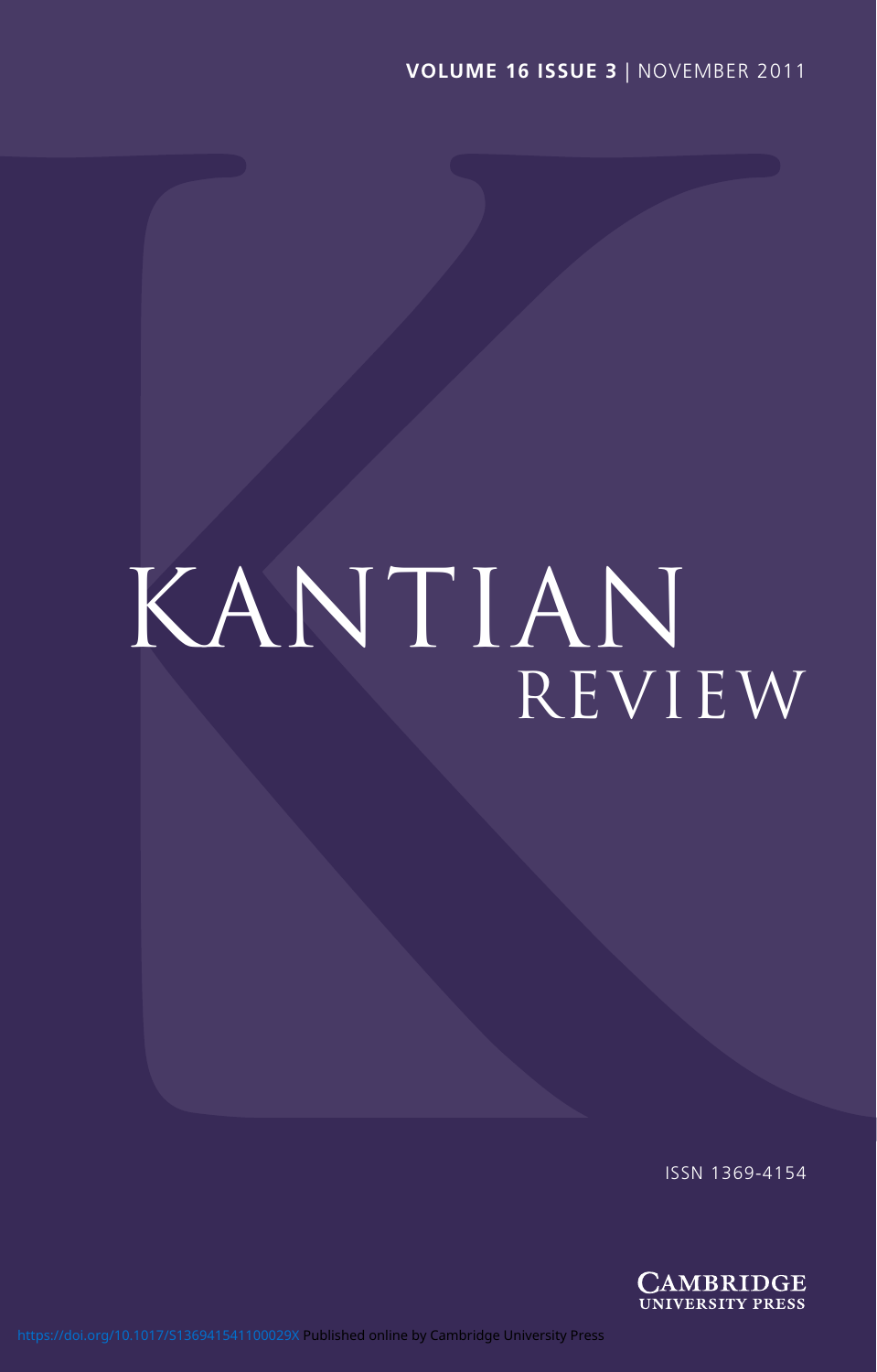## kantian review

#### **Editors**

Howard Williams, *Aberystwyth University* Graham Bird, *University of Manchester* Richard Aquila, *University of Tennessee*

*with the assistance of* Philip Stratton-Lake, *University of Reading*

#### **Editorial Board**

Professor Henry Allison, *University of California, Davis* Professor Marcia Baron, *Indiana University* Dr Katrin Flikschuh, *London School of Economics and Political Science* Professor Michael Friedman, *Stanford University* Professor Paul Guyer, *University of Pennsylvania* Professor Jürgen Habermas, *University of Frankfurt* Professor Otfried Höffe, *University of Tübingen* Professor Wolfgang Kersting, *University of Kiel* Professor Jane Kneller, *Colorado State University* Professor Alison Laywine, *McGill University* Professor Ingeborg Maus, *University of Frankfurt* Professor Adrian Moore, *University of Oxford* Professor Onora O'Neill, *Principal, Newnham College, Cambridge* Professor Gerold Prauss, *Albert-Ludwigs-Universität Freiburg* Professor Hoke Robinson, *University of Memphis* Professor Susan Shell, Boston College Professor Dieter Sturma, *Rheinische Friedrich-Wilhelms-Universität Bonn* Professor Allen Wood, *Stanford University* **Editorial Assistant:** Erzsebet Strausz

*Kantian Review* is published in association with the uk Kant Society and the North American Kant Society. Special subscription rates are available to members of both societies. For details, please contact journals@cambridge.org.

**SUBSCRIPTIONS** *Kantian Review* (issn 1369-4154) is published three times a year in March, July and November. Three parts form a volume. The subscription price (excluding var) of volume  $16$  ( $2011$ ), which includes print and electronic access, is  $\pounds$ 150 net (us\$230 in the usA, Canada and Mexico) for institutions; and  $\pounds$ 45 net (us\$70 in the usa, Canada and Mexico) for individuals, ordering direct from the publisher and certifying that the journal is for their personal use. Single parts are  $\pounds$ 50 (us\$80 in the usa, Canada and Mexico) plus postage. eu subscribers (outside the UK) who are not registered for VAT should add vat at their country's rate. vat-registered customers should provide their vat registration number. Japanese prices for institutions (including ASP delivery) are available from Kinokuniya Company Ltd., p.o. Box 55, Chitose, Tokyo 156, Japan. Prices include delivery by air where appropriate.

Orders, which must be accompanied by payment, may be sent to a bookseller, subscription agent or direct to the publisher: Cambridge University Press, The Edinburgh

Building, Shaftesbury Road, Cambridge CB2 8RU, UK; or in the usa, Canada and Mexico: Cambridge University Press, Journals Fulfillment Department, 100 Brook Hill Drive, West Nyack, New York 10994-2133, usa.

**COPYING** This journal is registered with the Copyright Clearance Center, 222 Rosewood Drive, Danvers, ma 01923, usa. Organisations in the usa who are registered with c.c.c. may therefore copy material (beyond the limits permitted by sections 107 and 108 of u.s. Copyright law) subject to payment to c.c.c. of the per copy fee of \$30. This consent does not extend to multiple copying for promotional or commercial purposes. Code 1369- 4154/2011. isi Tear Sheet Service, 3501 Market Street, Philadelphia, pa 19104, usa, is authorised to supply single copies of separate articles for private use only. Organisations authorised by the Copyright Licensing Agency may also copy material subject to the usual conditions. *For all other use*, permission should be sought from Cambridge or from the North American Branch of Cambridge University Press.

This journal is included in the Cambridge Journals Online service which can be found at journals.cambridge.org.

© Kantian Review 2011